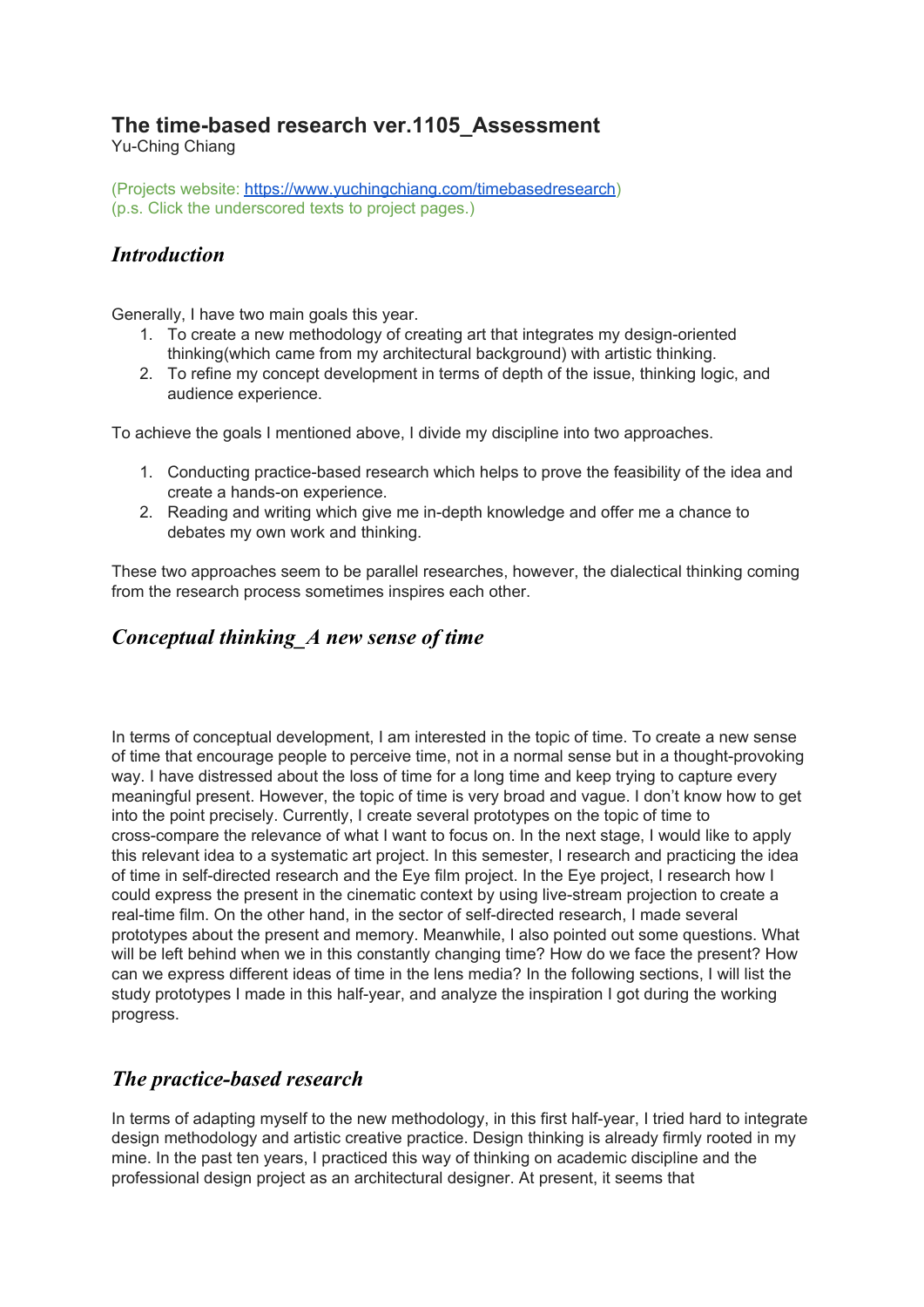solution-oriented creative design methodology is quite efficient. Due to the fact that it can quickly find out the method and rapidly produce the target object in the early stage of creation. However, I found there is a lack of emotional connection and sensation (a sense of touching someone's heart) in the later stage of development. Currently, I am still in the process of finding relevance closer to the heart.

In addition to the transition of working methodology above, the practical part of my integrative, technical research focuses on the human perception and self-awareness of the man-machine relationship of computing interface, mechanical, and chemical phenomenon. More precisely, the hidden relationship that subconsciously embeds in daily life. For example, recently, the face mask effect is going viral on social media such as Snapchat. From time to time, We use a special effect to make up our appearance. In this sense, we change and replicate our identity subconsciously and conveniently. Sometimes, it is enjoyable to change appearance on social media but I felt I am lost in this diverse world. I wonder that what is the real me in the time I go online?

Furthermore, I study various of man-machine relationships. A machine with human emotions, a machine with human activities, a machine as our accompany, a machine as an interlocutor, and a scope for creating a new sense of vision and hearing.

In these two trimesters, I took advantage of each assignment to enforce the concept development of my project. Integrating inputs from technical courses with the dialectical thinking from theoretical tutorials – enhancement of my conceptual thinking can be developed both technically and sensibly. The following are the projects of my technical research.

### *The man-machine relationship*

#### **1.)A machine with human emotions**

For instance, in the photobook section, I redefine the relationship between object and subject by utilizing the nature of a book that is being watched. In my photo book "The other", people only saw an unidentified man and woman facing away from the audience. All you can see are their backs. After a period of confusion, they can gaze into the only face in the mirror on the last page of the photo book which they gaze into themselves. The idea of this photobook is to present a phenomenon that we often see ourselves on others but rarely face in our own hearts.

#### **2.)A machine with human activities and as our accompany**

Seeing human activities as variables, the second and more technical example, in focal camera workshop, I created a suspicious-package-like camera by integrating the Arduino development board, ultrasonic sensors. In this creation, I combine technical practice and variables from human activities. The combination allows the camera to capture the moment of people being curious. In addition, I conducted an experiment in which I talked with Siri on a mobile phone, trying to imagine her/him as a real person, and asking her/him intimate questions.

#### **3.)A machine as an interlocutor( AI-generated mv)**

Inspired by the AI section in the school, I intend to seek a method that generated images. A moving image creates by the vocal interaction between humans and machinery. Connecting speech recognition software and AI engine( Runway) by processing coding. The voice sent to the vocal recognition software, then the software sent back a string to trigger the AI image data set (AttnGAN) that eventually generates an image relating to the sentence I said.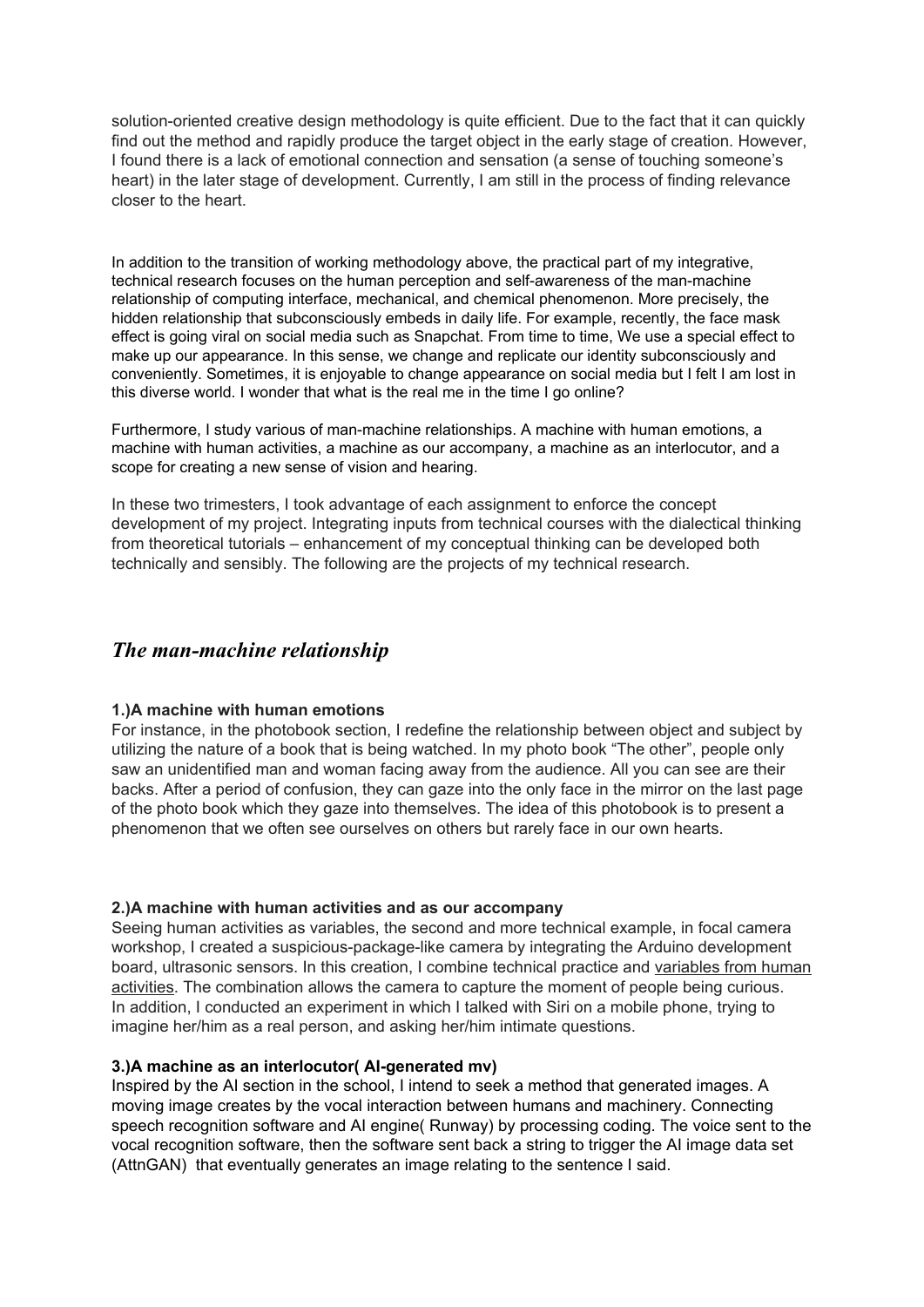### **4.)A machine as a scope and sound instrument (Visual sound)**

The initial idea of this project is to explore the new way we perceive our surroundings by creating a mixed duality of our perceptions. What I can do with an image? Can a vision generate sound? When I work with the AI image generating project, the sound-vision relationship is an image generated by audio input. Following this logic and I am thinking to reverse this relation. Is possible to utilize image to generate sound? To achieve this goal, in the first of the beginning, I use TouchDesigner to convert pixel data of different color channels into 32-bit digital signals. By resample them, I can select which RGB pixel I want to use and I successfully convert pixel into sound. However, this sound is harsh and I have a little control over its output timbre. Because of the deficiency above, I use Processing to gain more control of data which tracks specific RGB value of a pixel in the live streaming footage. When the target pixel was detected, a certain MIDI file will be triggered. By assigning thresholds in certain areas in the image, various sounds can be generated by the movement of the image. For instance, in Environmental Sound Production, a wind-chimes-like melody plays when the leaves dancing in the winds. By redefining the conventional usage of the image, I turn the visual experience into an acoustic pleasure.

## *The present- Localization of time*

#### **Time hacking**

This is a series formed by several moving images and installations, which as a pilot process of the Eye film project and part of the self-directed research. The purpose is to study how to use image media as a medium to zoom in and focus on a localized time.

In the worship culture in Taiwan, we often use the time of a joss stick to mark the time. When we hold a ceremony to pay tribute. You will only be able to retrieve the offering once the incense has been burned. Over time, the Taiwanese will express the duration of time by the amount of incense that has been burned. However, in contemporary society, we commute according to the clock time and run to catch up with the train schedule. This localized time system has gradually disappeared. As Stephen Kern points out, "The independence of local times began to collapse once the framework of a global electronic network was established." (Stephen Kern. 2003. The Culture of Time and Space, 1880-1918: With a New Preface, Harvard university press. page 14) "In 1884 an international conference on time standards held in Washington, DC, divided the world into twenty-four time zones, established Greenwich as the zero meridians, and set the exact length of a day." (Mary Anne Doane. 2002. The Emergence of Cinematic Time: Modernity, Contingency, the Archive. page 5) The independence of personal time began to change qualitatively under the influence of the above-mentioned social rules.

In this research, in order to allow viewers to feel the change of time right next to them. I replaced the original instructions from the social conventions with the change of things that existed in parallel in the same space and time. For example the pulse of our body.

**1.)Wait until it burns out 2.)The body pulse**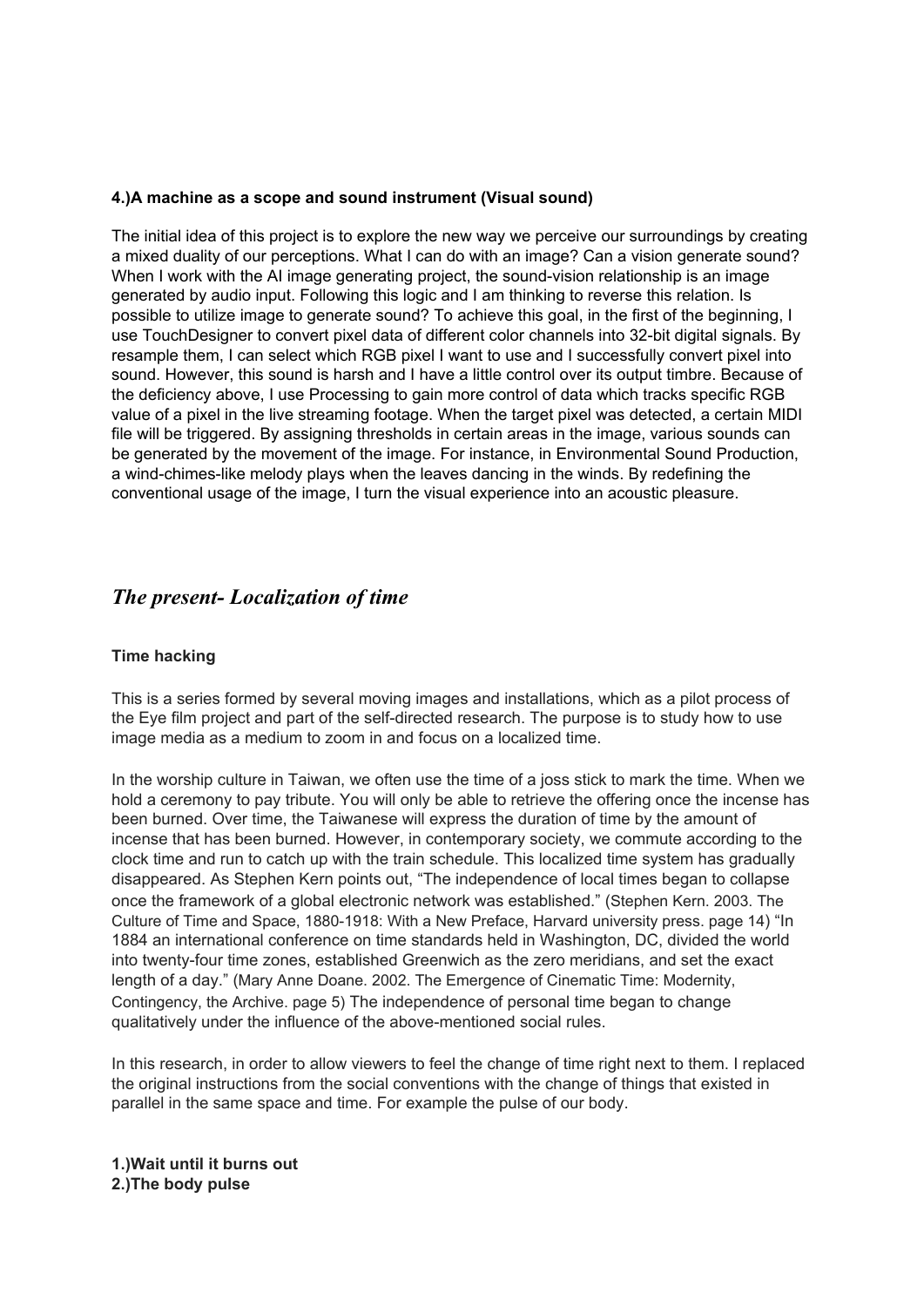## *The present in the cinematic medium*

### **1.)The present**- A movie last forever

A film projection installation that transforms real-time footage into a movie. A real-time film projection with mobile live streaming in different locations.

The aim of this project is to discourse the concept of time in a film. By introducing the idea of a real-time movie, the audiences could immerse themselves in a screening experience that subverts the traditional concept of time in a film—a real-time cinematic experience.

Can a movie present now? The timing of the object to be photographed, the act of filming and storylines (except for futuristic films) in a majority of movies was past tense. For instance, the story became past fragments after the shooting, post-production, and screening. I would like to dislocate the concept of time in a movie, merging the multi-location footage into one screen in order to shift the timeline of film production and storyline into the present. In this sense, the movie here is not served as a recorder but a medium, which projects the present.

There are many definitions of the sense of time. After this project, I summarized the sense of time that I want to study further: the neglected present. In terms of research methods, I divided into reading and implementation. On paper research, I am currently reading The Emergence of Cinematic Time by Mary Anne Doane, and analyzing this book from a technical perspective, trying to summarize the method of creating "a sense of neglected time" in film.

#### **2.)One hour that I cannot see(trailer version)**

This is a multi-channel video recording installation. Cameras mounted around my body will capture an hour I can't see. This is a trailer of my conceptual film" One hour that I cannot see". A film captured and witnessed the moments and scenes coexisting in my surrounding. This is a multi-channel video recording. Cameras mounted around my body will capture the time that I can't see.

### **3.) Me three**

this project introduces the present of me on social media. To question the real self and to explore the self-identity in contemporary society. I intend to zoom in the fact that you can change your identity and appearance rapidly. I documented the two replicas of myself in different face mask effect on the Snapchat. Creating a moment that an actual me coexist with my other virtual replicas.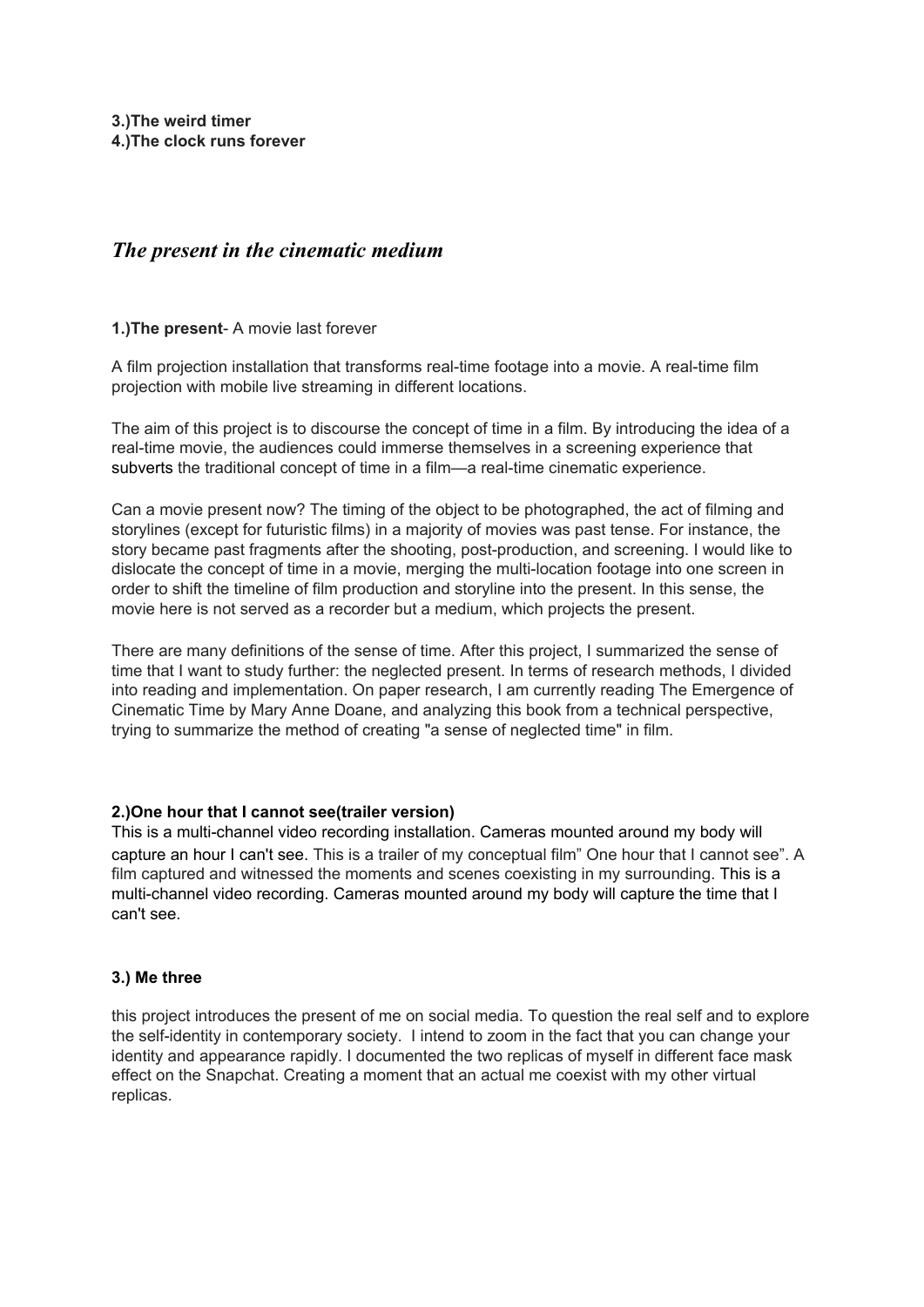### **4.)Rebuilding the skinship**

A practical exercise of practice the camera movement and the ambient sound to generate a sense of time passes slowly. This film is a documentary short film for a project that has a series of therapies to cure the' skin hungry'.

### **55.)Self-dialogue (in- progress)**

This is a video recording project that is still on the developing stage. It will be integrating with live performance, where the protagonist talks to himself in a pre-recorded clip. Continuing the dialogue in "Now", replacing the original subject and object belonging to the two protagonists with only one protagonist.

In the context of the media, liberate the boundaries of time. Let the future, now, and the past happen in the present.

# *Flowing time in still images*

### **Evidence of time**

This series of works combines my archived images and improvisation of the collection of daily objects. When I was taking photos, I seemed to have the ability to freeze time. This phenomenon emphasizes that the essence of still images is to capture the moments that once existed. If the photo can capture the moment of time, can it capture a period of time? As mentioned before, when things change visually, our brains feel a sense of time. But how to make time flow in a still image? I made still-lives of objects that could tell the history and evidence of time. When you look at objects with historical traces, the flow of time becomes imagination through your observation, and time begins to flow from still photos at this moment. For example, in 'Emotional By-Products', I collect the toilet paper used in a day and photograph them. These fragments represent the various emotions and daily activities you experience. In the process of imagination, the moment when these fragments of events occur, you piece together the time when the story happened.

**1.)Emotional By-Products 2.)Time meter 3.)Roadside evolution**

*Historical time*

**"Be remembered"**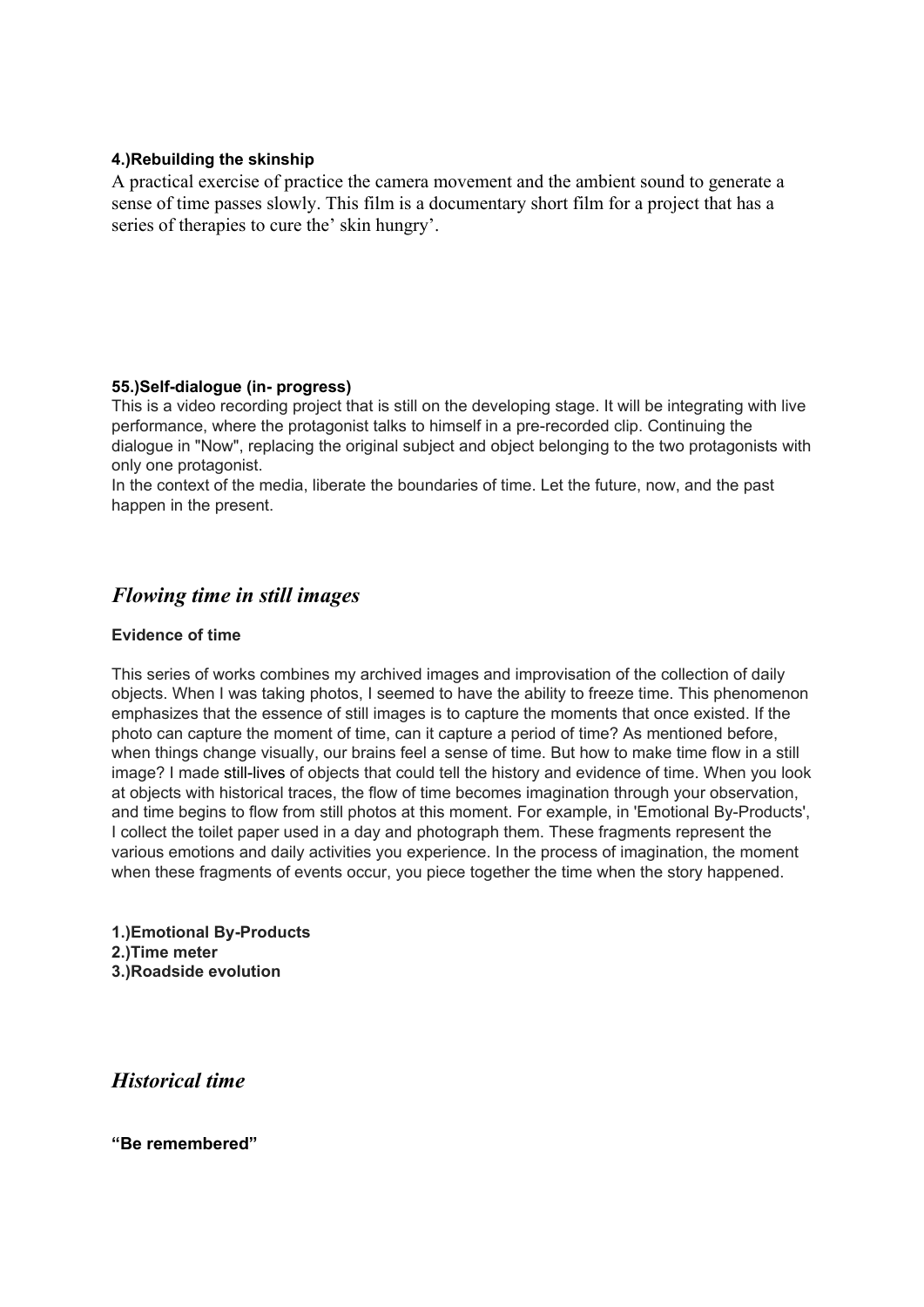"Be remembered" is the most obscure but strongest human needs apart from biological metabolic needs. For a long time, we built our monuments from natural resources. But after all, natural things return to the earth, like sandcastles scattered by the waves. In this endless cycle, Why do we want to be remembered and what are we going to create? What are we leaving behind?

This series envisions a few possible pictures as follows:

1. An elder and a kid build sandcastles on the beach. Sandcastles washed away by waves while they are building it. Then, they built sandcastles again from the sand that had been moved to flat ground. This process is repeated.

2. Two-person build a human-like statue collectively, in the process of collecting materials in a trust game-like manner. When the trust game reaches a breaking point, it is time to destroy the statue. The destroyed statue scattered all over the place. The two then re-collected materials to reconstruct the statue in the above action. The process will continue until the statue can't see the original outline, become unidentified or even powder.

Conceptually: After analyzing the history of man-made monuments, I discovered that people began to demolish statues when trust breaks down. So here I use the game of trust as a metaphor to metaphorize people's collective trust. However, the concept is still in its infancy, and it is still trying to connect the relevance of the monument to the metal states that people want to be remembered and to think of the metaphors behind each action. Statue material indeterminate: natural material is currently envisaged.

The presentation method of this series is still a working progress. Currently, the possible expression methods include video recording + live performance or multi-channel projection. Furthermore, I even want to integrate this concept into a real social story and make a short film.

## *Reading and writing*

The reading list

Mary Anne Doane. 2002. The Emergence of Cinematic Time: Modernity, Contingency, the Archive. Song Hwee Lim. 2014. Tsai Ming-Liang and a Cinema of Slowness.

In addition to the practical project, I choose two books to study which relates to the topic of time in a cinematic context. In writing parts, I would like to write my project description in a more in-depth way.

# *Upcoming plan*

After this first half-year, I have narrowed down my intention to research a new sense of time in a man-machine relationship. I found out that the contemporary sense of time is shaped by machinery and social conventions. The machinery I mentioned here refers to the actual and virtual technology such as timetable, clock, and social media. Keep your friends close, and your enemies closer. We will not liberate ourselves from the concept of time established by machinery and social conventions unless we have more understanding of the machinery.